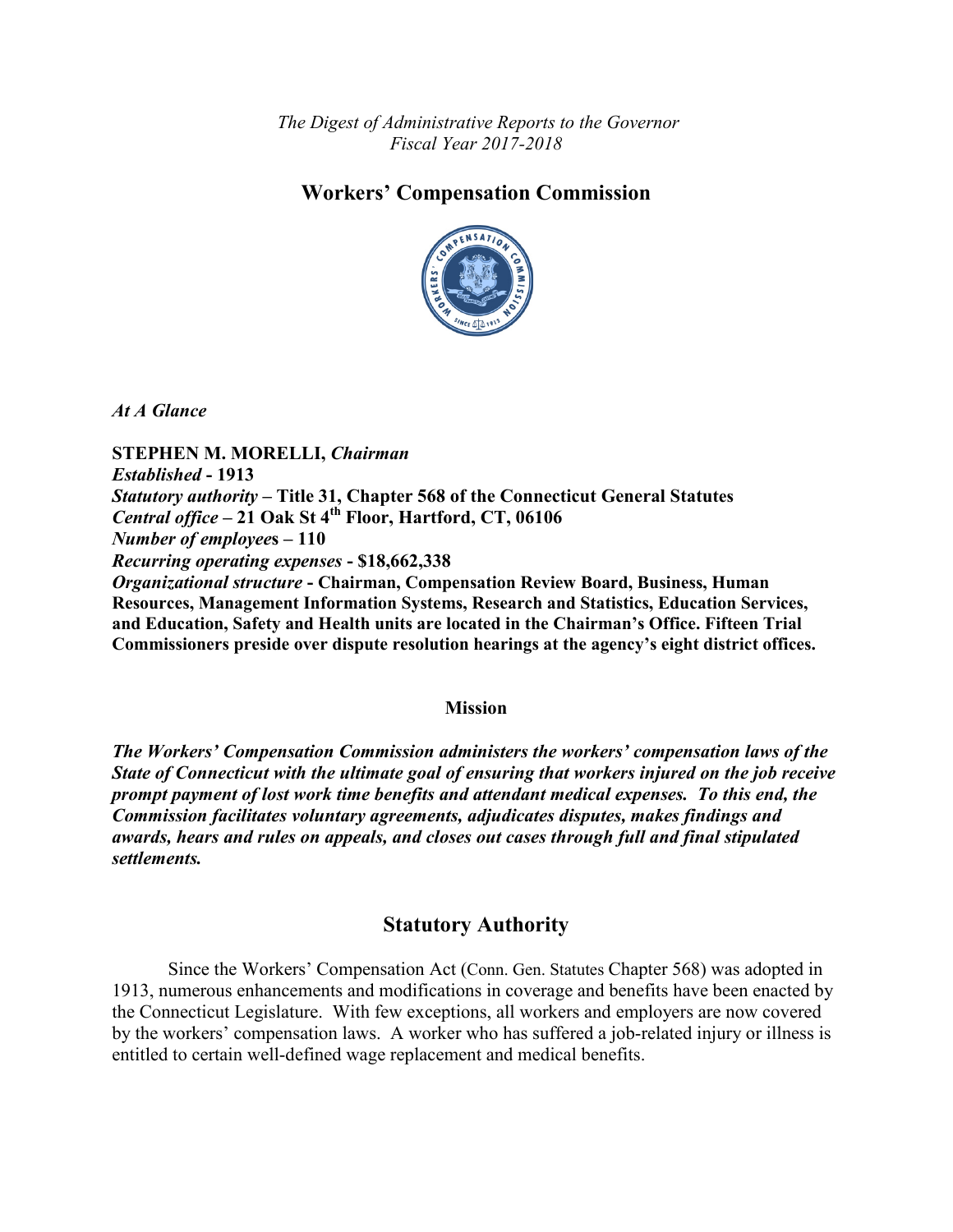The adjudicatory purpose of the Workers' Compensation Commission is to ensure injured employees' rights are fully protected, and that workers and employers fully carry out their legal responsibilities. There are sixteen Workers' Compensation Commissioners who are appointed by the Governor and confirmed by legislative approval. One Commissioner serves as Chairman of the Commission, at the pleasure of Governor. The Chairman is responsible for administration of the Commission. The Chairman also serves as Presiding Commissioner of the Compensation Review Board (CRB) along with two other Commissioners appointed for oneyear terms to hear appeals of cases decided by the Commissioners. Fifteen Commissioners serve as at-large Commissioners functioning as trial commissioners in the agency's eight district offices throughout the state.

The Commission also educates employers and employees about their legal rights. During FY 2018, the Commission's Safety Program Officers effectively monitored worker safety committees throughout the state. Prevention and education are integral to the Commission's statutory responsibilities. A Statistical Unit within the Management Information Systems Division measures and monitors the caseload and performance of the Commission.

In the early 1990's, two landmark reform bills were enacted. The first, (Public Act 91- 339) centralized administrative duties and powers in the person and Office of the Chairman to more effectively implement enforcement of the law. Twenty-three specific duties were assigned to the Chairman, including budgetary and personnel matters, assignment of Commissioners, and regulation of attorneys, physicians, and preferred provider organizations. The Chairman and his staff implement these responsibilities, guided by an Advisory Board composed of business and labor representatives, including an injured worker.

The second, (Public Act 93-228) effected historic reforms of the Connecticut workers' compensation laws effective July 1, 1993. The benefit modifications and related reforms contained in this Act, combined with the efficiencies engendered by Public Act 91-339, have resulted in reduced payouts. Cumulative savings over these past years are over \$750 million dollars compared to what costs would have been without the 1993 reforms.

#### **Public Service**

The Commission constantly strives to upgrade service to its constituency. Two key goals are: expediting disputed claims settlement, and returning injured workers to productive jobs. These goals are closely monitored by the Commission through manual and automated reporting systems.

Safety Program Officers work cooperatively and confidentially with employers to devise and implement safety programs resulting in reduced accidents, injuries, medical costs, and lost workdays. During the period of July 1, 2017 through June 30, 2018, Safety Program Officers visited 1,985 employer sites. Overall, 42,772 employer sites have been visited, and 4,981 safety and health committees, covering 855,805 employees have been approved. As statutorily required, employers with medical care plans, including preferred provider organizations, are reviewed for compliance with workplace safety and health laws.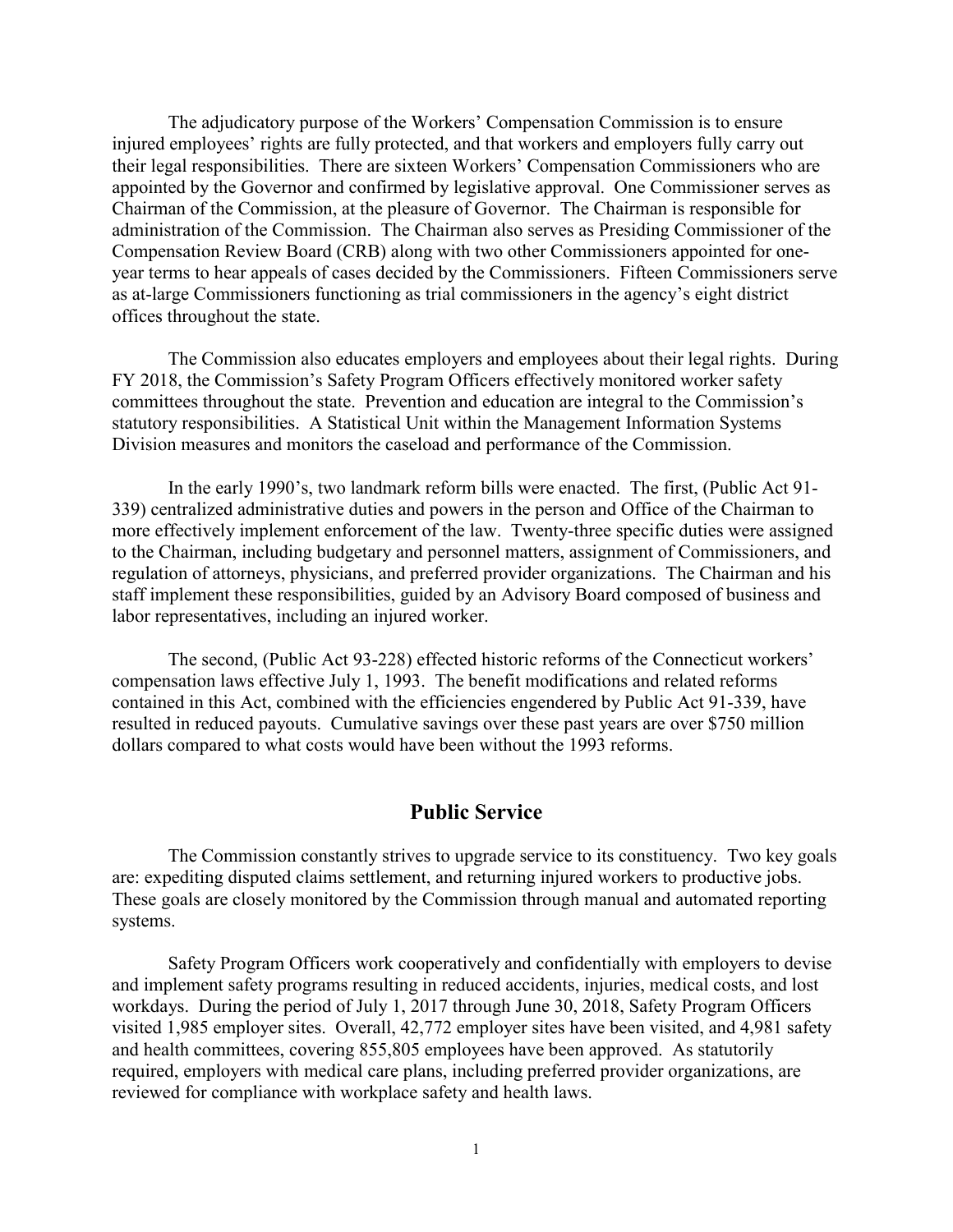The Commission also participates in the Connecticut Licensing Information Center, providing one-stop licensing information to state employers via the Internet.

### **Improvements/Achievements for Fiscal Year 2017-2018**

During the fiscal year ending June 30, 2018, the Commission continued its efforts to ensure injured workers are receiving proper medical treatment, while controlling medical costs which comprise nearly 50% of total workers' compensation payments.

The Commission has, with input from the Medical Advisory Panel and other medical professionals, revised and updated medical protocols for the treatment of injuries to the knee, cervical spine, lumbar spine, shoulder and hand. Additionally, the Commission established new protocols for opioids, psychological pain assessment and treatment to assist practitioners in effective pain management for injuries occurring within the workers' compensation arena. The Commission also reviews and approves applications for managed care plans. As of June 30, 2018, 2,921 employers and 541,461 employees are covered by approved plans.

All duties and responsibilities continue to be executed effectively and punctually with significantly fewer full-time employees than in previous years.

Continuous monitoring of hearing backlogs at the eight district offices, and reassignment of resources to meet heavy workloads, have resulted in a major decrease in time between initial hearing request and the date the hearing is actually held. Hearing backlogs have reduced dramatically for both Informal and Formal hearings. The Chairman actively monitors cases ensuring that no cases are unnecessarily delayed.

The Compensation Review Board continues to process cases expeditiously. This year, new appeals numbered 79. Meanwhile, there were 75 dispositions, including 45 written opinions.

A steadily increasing percentage of on-line reporting of workplace injuries has resulted in more accurate data at lower cost. During fiscal year 2018, the implementation of an injury reporting system facilitating web-based as well as value added network submission of first reports continued to attract additional fully-automated trading partners resulting in greater accuracy and cost effectiveness in injury reporting. The Commission, mandates that all such first reports are transmitted through value added networks or web-based reporting. Injured workers now routinely receive information packets detailing their rights and responsibilities within five days of receipt of the initial report of injury.

The Commission's web site has expanded vastly, providing vital, up-to-date information on all aspects of the Commission's resources and services including the law, CRB decisions and late-breaking news. Additionally, the Commission's major forms are now available in fill-able PDF format.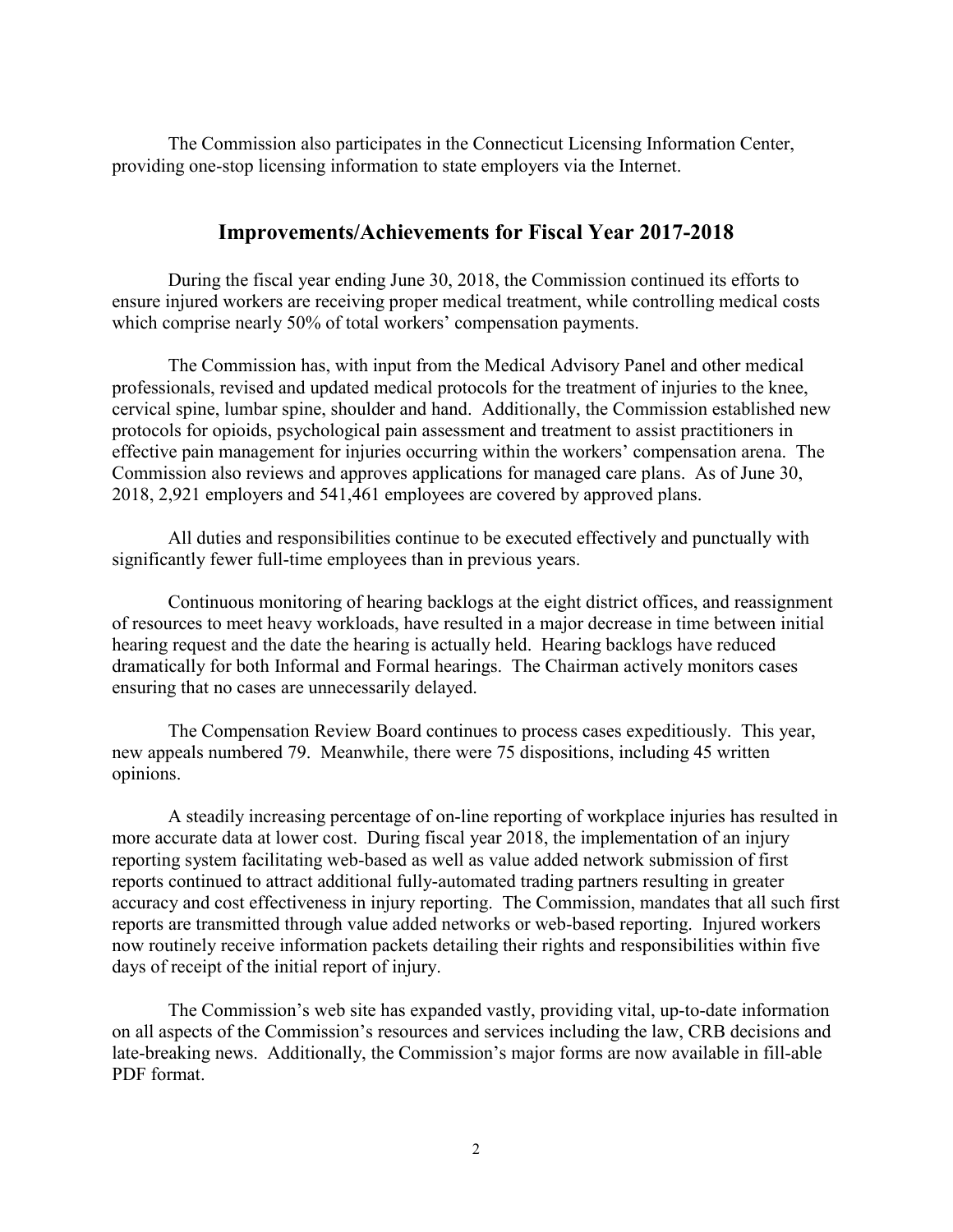The Commission offers an enhanced capability to its online fillable PDF-formatted forms which enables customers to not only complete them online, but also to save them along with their input data (a technical first which saves customers from having to spend hundreds of dollars per computer to buy special software to perform this task) and this capability is provided free to the public.

Technology continues to be integral to the Commission's management of claims and hearings, providing the following electronic access to the public:

- Coverage Verification Service (CVS)
- First Report of Injury Submission (FRIS) Service
- Employer Claim Location Information Service (as enacted by P.A. 17-141)
- Electronic Hearing Notices Service which enables interested parties to receive notices electronically. This project generates in excess of \$35,000 in postage savings annually, in addition to the cost of paper, envelopes, toner and staff time required to process paper mail.
- The Commission continues to evaluate a commercial case management system, which would replace the Commission's aging custom written application. The implementation of such a system would allow for a paperless claims process and the online submission of claims.

Committees on the claims process, forms design, and intra-office communications, established in prior years continue their productive work. The Commission's strategic planning goals are:

- shortening the claims process in order to get benefits to injured workers as soon as possible;
- elimination of duplicate claims;
- identification of non-insured employers;
- quick retrieval of records, saving personnel costs; and
- sophisticated data analysis to identify trouble spots before they become serious, thus affording greatly enhanced service to Connecticut workers.

# **Information Reported As Required by State Statute**

The Commission's Affirmative Action Plan is currently in compliance. While the Commission has no full time Affirmative Action Officer, its Affirmative Action Plan and Program are prepared by the Director of Human Resources. The Commission continues its commitment to the state Affirmative Action Program. The Commission has a history of over 20 years of approved Affirmative Action Plans.

# **Key Performance Measures for Fiscal Year 2017-2018**

- Injuries/Illnesses  $52,173$
- Informal Hearings 33,339